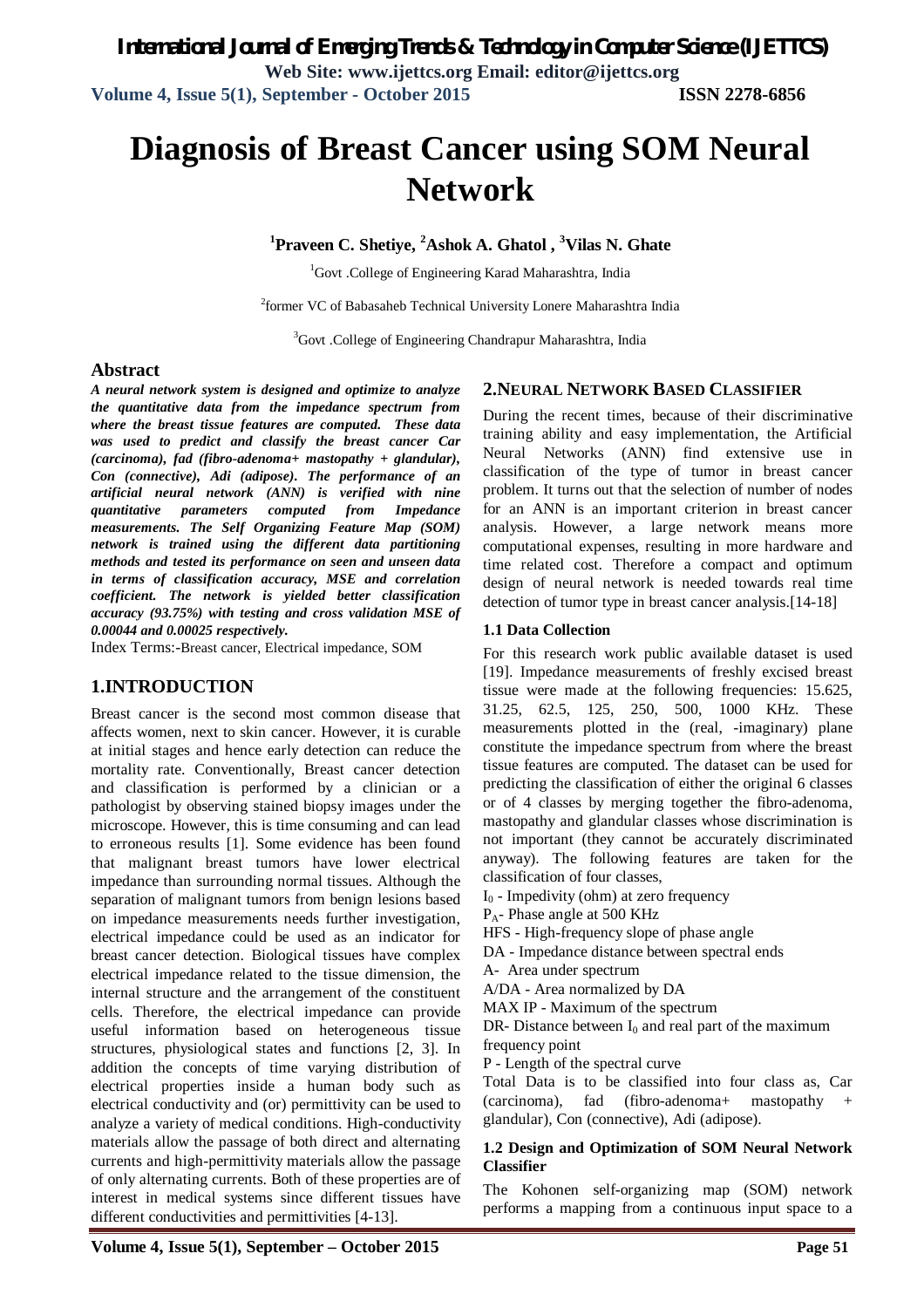# *International Journal of Emerging Trends & Technology in Computer Science (IJETTCS)* **Web Site: www.ijettcs.org Email: editor@ijettcs.org Volume 4, Issue 5(1), September - October 2015 ISSN 2278-6856**

discrete output space, preserving the topological properties of the input. This means that points close to each other in the input space are mapped to the same or neighboring PEs in the output space. The basis of the Kohonen SOM network is soft competition among the PEs in the output space. The Kohonen SOM is a fully connected, singlelayer linear network. The output generally is organized in a one or two-dimensional arrangement of PEs, which are called neighborhoods. All the units in the neighborhood that receive positive feedback from the winning unit participate in the learning process. Even if a neighboring unit's weight is orthogonal to the input vector, its weight vector will still change in response to the input vector. This simple addition to the competitive process is sufficient to account for the order mapping. The general learning algorithm used is as follows,

**Step 1:** Set the topological neighborhood parameters. Set learning rate and initialize weights.

**Step 2:** While stopping condition is false, do steps 3-9

**Step 3:** For each input vector X do steps 4-6

**Step 4:** For each *j* compute squared Euclidean distance.

$$
D(j) = \sum (w_{ij} - x_i)^2
$$
 (1)

$$
i = 1
$$
 to *n* and  $j = 1$  to *m*

**Step 5:** Find index *J* when *D(j)* is minimum.

**Step 6:** For all units J with the specified neighborhood of J and for all I update the weights.

$$
w_{ij(new)} = w_{ij(old)} + \alpha \left[ x_i - w_{ij(old)} \right]
$$
 (2)

**Step 7:** Update the learning rate

**Step 8:** Reduce the radius of topological neighborhood at specified times.

**Step 9:** Test the stopping condition.

#### **Selection of error criterion:**

Supervised learning requires a metric, a measure of how the network is doing. Members of the Error Criteria family monitor the output of a network, compare it with some desired response and report any error to the appropriate learning procedure. In gradient descent learning, the metric is determined by calculating the sensitivity that a cost function has with respect to the network's output. This cost function, *J*, is normally positive, but should decay towards zero as the network approaches the desired response. The literature has presented several cost functions, in which *p* is to be define such as p=1, 2, 3, 4…  $\infty$  criterion is L<sub>1</sub>, L<sub>2</sub>, L<sub>3</sub>, L<sub>4</sub> … L<sub>∞</sub> Components in the Error Criteria family are defined by a cost function of the form:

$$
J(t) = \frac{1}{2} \sum_{i=1} (d_i(t) - y_i(t))^p
$$
 (3)

and error function:

$$
e_i(t) = (d_i(t) - y_i(t))
$$
 (4)

Where *d(t)* and *y(t)* are the desired response and network's output, respectively. To select the correct error criterion various error criterion has been tested and results are shown in Fig. 1. Hence  $L_2$  error criterion is selected.

To classify the four conditions, four PEs are in the output layer. Remaining parametrs of network, such as Neighborhood shape, number of rows and columns of Neighborhood shape, number of processing elements in the hidden layer, step size and momentum of hidden and output layer are selected and optimised by expermentations and the results are as shown in Fig.2 to Fig.7.



**Fig.1.** Variation of Average MSE with Error Criterion





**Fig.3**.Variation of Average classification accuracy with Neighborhood shape



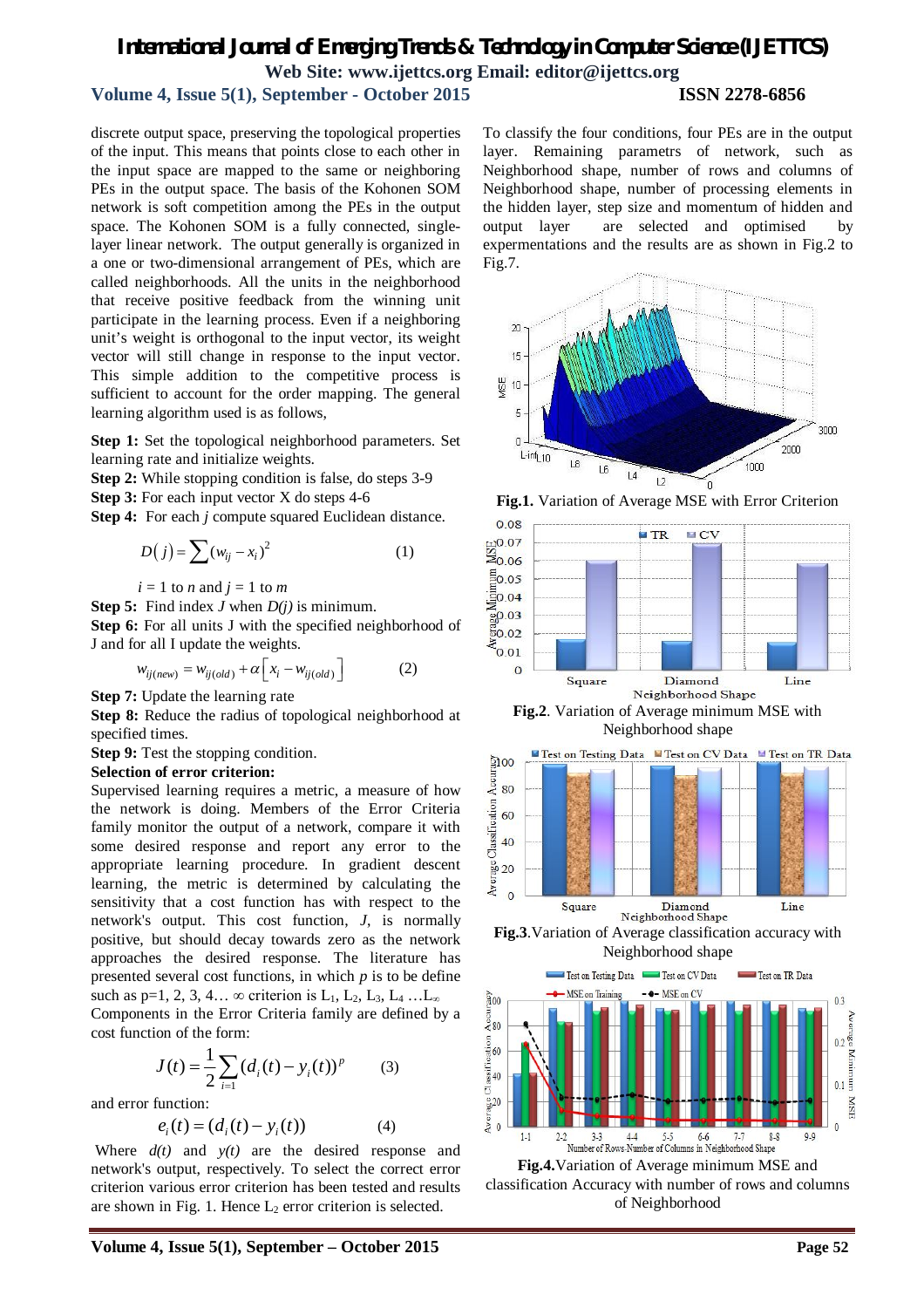# *International Journal of Emerging Trends & Technology in Computer Science (IJETTCS)* **Web Site: www.ijettcs.org Email: editor@ijettcs.org**

**Volume 4, Issue 5(1), September - October 2015 ISSN 2278-6856**







**Fig.6.** Variation of Average Minimum MSE with step size and momentum rate of Output layer and output layer



**Fig.7.** Variation of Average Minimum MSE with step size and momentum rate of Hidden layer and output layer

From the results it is observed that Line neighborhood shape with 8 rows and 8 columns and starting radius 7 and final radius 0 gives the optimum results. For supervised learning the network is retrain for five times with different number hidden layers and number of PEs in hidden layers. It is observed that single hidden layer with 12 PEs in hidden layer gives better results. Similar experimentations are performed to decide the step size and momentum rate of hidden layer and output layer considering the average minimum MSE as performance index.

Finally with above experimentations SOM-NN is designed with following specifications,

Neighborhood Shape: Line,

Number of Rows in Neighborhood Shape: 8, Number of columns in Neighborhood Shape: 8, Starting Radius of Neighborhood Shape: 7, Final Radius of Neighborhood Shape: 0, Number of epochs  $= 10000$ , Exemplars for training  $= 70\%$ , Exemplars for cross validation  $= 15\%$ , Exemplars for Testing = 15% Number of connection weights: 449 Number of PEs in Hidden Layer: 12 Time elapsed per epoch per exemplar: 0.716 ms Hidden layer:

```
T.F. :Tanh , Learning Rule : Momentum
```
Stepsize: 0.5 Momentum : 0.7

Output layer:

T.F. :Tanh , Learning Rule : Momentum

**Stepsize:** 0.6 Momentum: 0.7

Different datasets are formed using variable split ratios and leave-N-out cross validation technique. Proposed NN is trained on various datasets and later validated carefully so as to ensure that its performance does not depend on specific data partitioning scheme. The performance of the NN should be consistently optimal over all the datasets with respect to MSE and classification accuracy. Finally designed SOM NN is trained five times with different random weight initialization and tested on Testing dataset, CV dataset and Training dataset. For training and testing the Leave-N-Out method, data tagging by percent and data tagging by various groups are used. Leave-N-Out training is a technique that allows one to evaluate how well the model generalizes. It also is very useful for small data sets, since it allows one to use the entire data set for training and testing. The algorithm trains the network multiple times, each time omitting a different subset of the data and using that subset for testing. The outputs from each tested subset are combined into one testing report and the model is trained one additional time using all of the data. The set of weights saved from the final training run can then be used for additional testing. To check the learning ability and classification accuracy the total data is divided in four groups. First two groups (50% data) are tagged as Training data and third and forth group (each 25%) is tagged for Cross Validation and Testing (1234:1,2-TR, 3-CV, 4-Test). Similar 24 combinations are prepared and network is train and test for each group. Results are shown in Fig.8 and Fig.9



**Fig.8**. Variation of average MSE with Test on Testing, CV and Training dataset with CV rows shifted (n)



**Fig.9.** Variation of average Minimum MSE with Training and CV with group of Dataset

# **3.RESULTS AND DISCUSSION**

In this paper author examines the results of SOM NN based classifier. The proposed SOM NN classifier, all samples including cross validation and testing samples are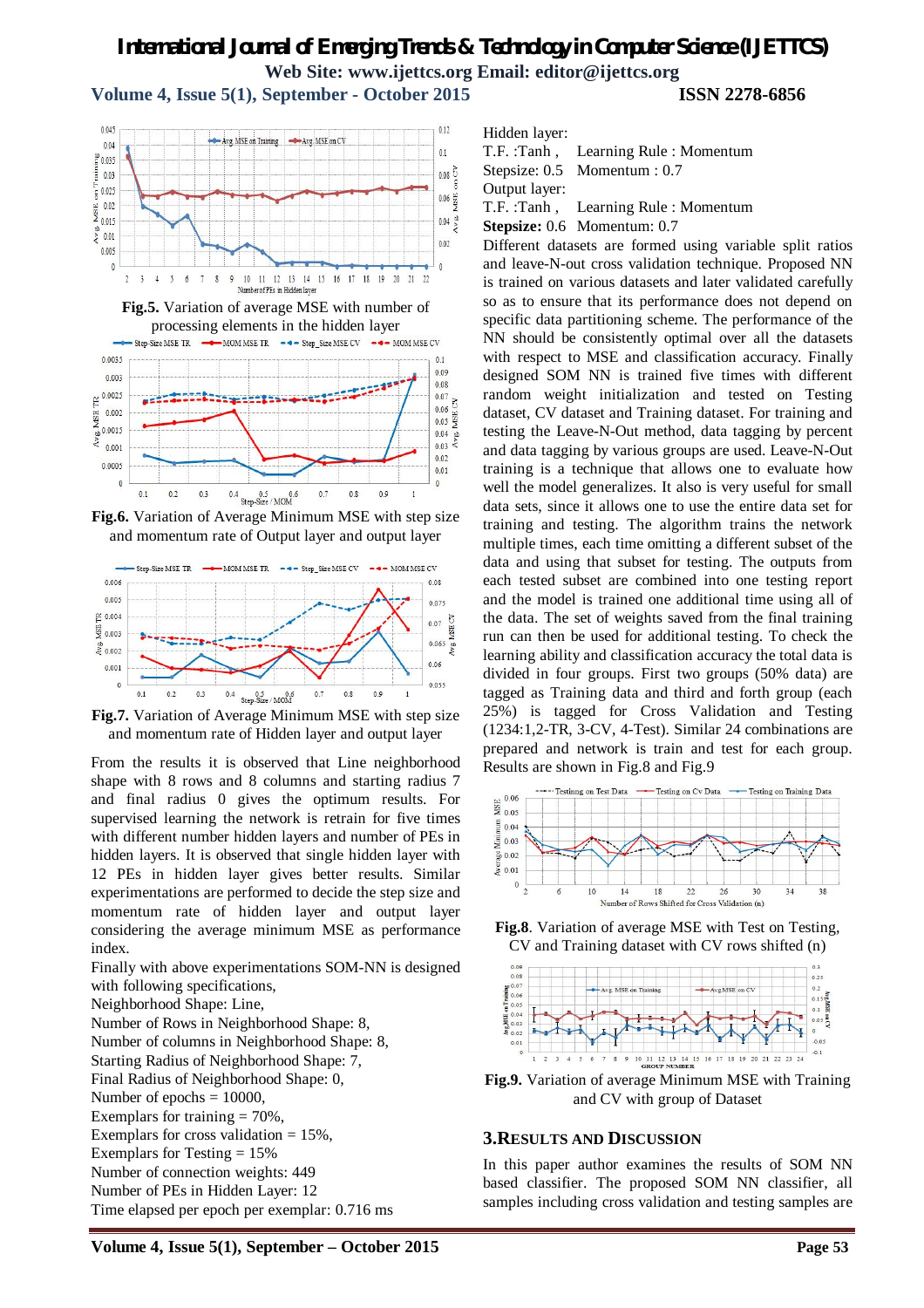# *International Journal of Emerging Trends & Technology in Computer Science (IJETTCS)* **Web Site: www.ijettcs.org Email: editor@ijettcs.org**

**Volume 4, Issue 5(1), September - October 2015 ISSN 2278-6856**

correctly classified with good classification accuracy to the corresponding classes (classification accuracy is 93.73% on testing and cross validation data). Furthermore, observing the classification errors of the two approaches, it can be seen that the classification error of the proposed SOM NN is 0.00044 and 0.00025 on testing and CV respectively, which is reasonably good. These results show that the proposed SOM NN can reliably recognize class of breast cancer. The comparison results prove that the proposed SOM NN have obtained significant achievements in recognition accuracy and provided a better generalization capability.

# **References**

- [1] Shekhar Singh, Dr P. R. Gupta, "Breast Cancer detection and Classification using Neural Network", International Journal Of Advanced Engineering Sciences And Technologies, Vol No. 6, Issue No. 1, pp 4 – 9.
- [2] Walker D. C. Et al, "Modelling electrical impedivity of normal and premaligant cervical tissue", Electronic Letters, 36(19):1603-1604, 2000
- [3] Walker D. C. Et al, "Modelled current distribution in cervical squamous tissue", Physiological Measurement, 23(1): 159-168, 2002
- [4] M. Cheney, D. Isaacson, and J. C. Newell, "Electrical impedance tomography," SIAM Review, 41(1): 85– 101, 1999.
- [5] S Kimura, T Morimoto, T Uyama, Y Monden, Y Kinouchi and T Iritani, "Application of electrical impedance analysis for diagnosis of a pulmonary mass", Chest Journal, 105: 16791682, 1995
- [6] Y. Kinouchi, T. Iritani, T. Morimoto et al, "Fast in vivo measurement of local tissue impedance using needle electrode", Medical and Biological Engineering and Computing, 35: 486-492, 1997
- [7] Xueli Zhao, Y. Kinouchi, E. Yasuno, "A new method for noninvasive measurement of multilayer tissue conductivity and structure using divided electrode", IEEE Transaction on Biomedical Engineering, 51(2): 362-370, 2004
- [8] H. Kato, E. Yasuno, Y. Kinouchi, "Electrical impedance tomography for local bological tissue", Proceeding of 8th International Conference on Control Robotics, Automation and Vision, 942946, 2004
- [9] Malich A, Fritsch T, Anderson R, Boehm T, Freesmeyer MG, Fleck M, Kaiser WA: Electrical impedance scanning for classifying suspicious lesions: first results. Eur Radiol 2000, 10:1555-1561.
- [10] T. Tang, S. U. Zhang, R. J. Sadleir, "A portable 8 electrode EIT measurement system", IFMBE Proceeding, 3980-3983, 2007
- [11] W. Yan, S. Hong, Z. Shu, R. Chaoshi, "Influences of compound electrode parameter on measurement sensitivity and reconstruction quality in electrical impedance tomography", Proceedings of International Federation for Medical and Biological Engineering, 6, 2007
- [12] A.V. Korjenevsky, "Electrical impedance tomography: research, medical applications and commercialization", Troitsk Conference on Medical, Physics and Innovations in Medicine", 2006
- [13] B. Blad, P. Wendel, M. Jonsson, and K. Lindstrom, "An electrical impedance index to distinguish normal and cancerous tissues," J. Med. Eng. Technol., vol. 2, no. 23, pp. 57–62, 1999.
- [14] Jossinet J, Schmitt M: A review of parameters for the bioelectrical characterization of breast tissue. Ann NY Acad Sci 1999, 873:30-41
- [15] Piperno G, Frei EH, Moshitzky M: Breast cancer screening by impedance measurements. Frontiers Med Biol Eng 1990, 2:111-117
- [16] S. Ollmar, I. Nicander, J. Ollmar, and L. Emtestam, Information in full and reduced data sets of electrical impedance spectra from various skin conditions using a holographic neural network, Med. Biol. Eng. Comput., vol. 35, pp. 415419, 1997.
- [17] Martin G, Martin R, Brieva MJ, Santamaria L: Electrical impedance scanning in breast cancer imaging: correlation with mammographic and histologic diagnosis. Eur Radiol 2002, 12:1471-1478.
- [18] Laurence Fauseet, "Fundamentals of Neural Network, 2<sup>nd</sup> Edition" Prentice Hall. 1998.
- [19] Frank, A. & Asuncion, A. (2010). UCI Machine Learning Repository [http://archive.ics.uci.edu/ml]. Irvine, CA: University of California, School of Information and Computer Science

# **AUTHOR**



**Dr.V.N.Ghate** received the B.E. degree in electrical Engineering from Sant Gadge Baba Amravati University, Amravati, India, in 1990, the M.E. degree in Control Systems from Shivaji University, Kolhapur, India, in 1993, and the Ph.D. degree from Sant Gadge

Baba Amravati University in 2010. From 1994 to 2001, he was with the Department of Electrical Engineering, Government Polytechnic, Technical Education Government of Maharashtra. Since 2002, he has been with Department of Electrical Engineering, Government College of Engineering, Technical Education Government of Maharashtra. His areas of interest include neural network, and Electrical Machines and Drives

Dr. Ghate is Fellow of Institution of Electronics and Telecommunication Engineers (India), Institution of Engineers (India) and member of Instrument Society of India, IEEE and the Indian Society for Technical Education (India).



**P.C. Shetiye** received the B.E. degree in Computer Science and Engineering from Sant Gadge Baba Amravati University, Amravati, India, in 1990, M.B.A. degree from Nagpur University, Nagpur, India, 1997, M.E. degree in Computer Science and

Engineering from Sant Gadge Baba Amravati University, Amravati, India, in 2001, pursing Ph.D. degree from Sant